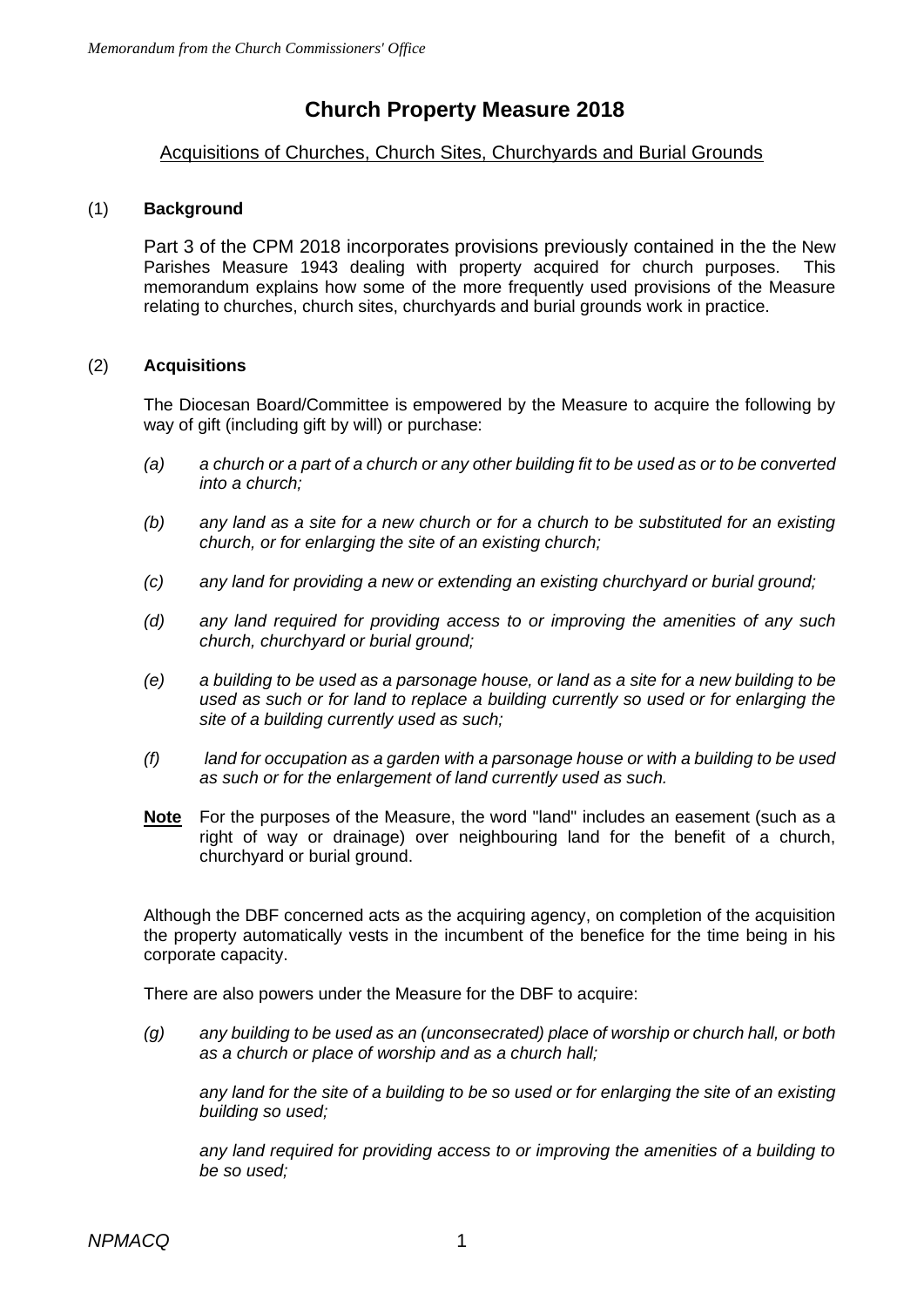*(h) any land required for providing vehicle parking space for use in connection with any church or place of worship, church hall, churchyard or burial ground.*

In these cases the transfer is, again, to the DBF concerned, but on completion the property will, with the consent of the appropriate diocesan authority, vest in that authority in trust for the PCC.

#### (3) **Legal formalities**

The incumbent may be a party to the transfer to give covenants. The PCC will also need to be a party in some cases, e.g. where it is paying the purchase price or where the vendor or donor requires it to enter into covenants (such as covenants to erect or maintain boundary fences). Incumbents and PCCs will need to appoint their own solicitors to advise them and will need to pay their own legal costs.

Upon completion the DBF's solicitor deposits the deeds in the diocesan registry and sends acopy to the incumbent for the parish records.

The Commissioners' consent will only be required where the transaction is with a connected person and /or where a written report on the proposed transaction from a qualified surveyor acting exclusively for the person or body acquiring the subject buildings or land has not obtained or considered to state that the terms on which the transaction are proposed are the best that can reasonably be obtained for that person or body. **To enable them to consider a transaction where their consent is required they require certain information and confirmations which are set out in the following annex.**